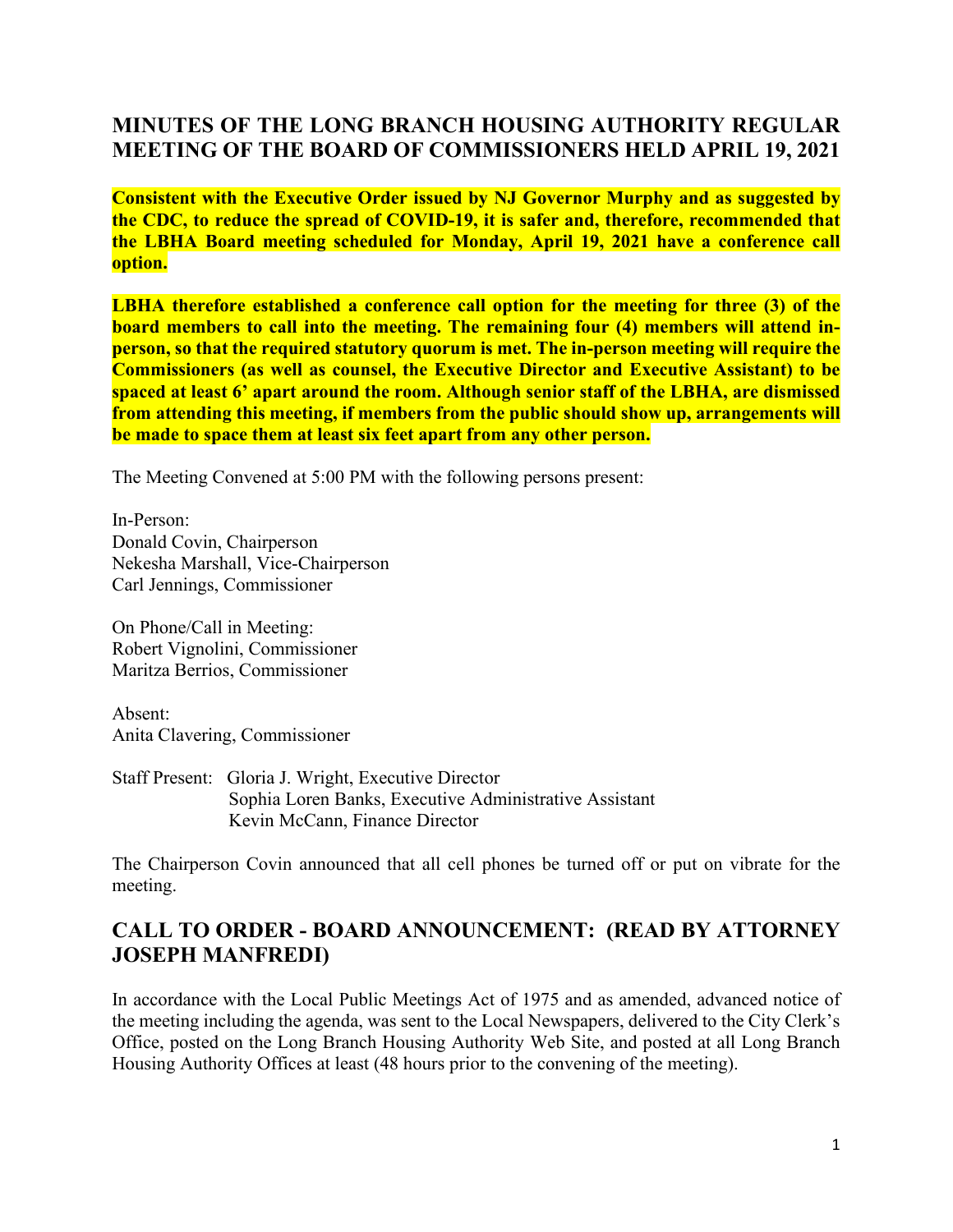# **CHAIRPERSON COVIN LED THE SALUTE TO THE FLAG**

Gloria J Wright, Executive Director opened the meeting with Roll Call. Commissioners present and absent are listed above.

# **NO PUBLIC PRESENT AT MEETING**

# **ADOPTION OF THE PUBLIC SESSION MINUTES OF THE REGULAR MEETING OF MARCH 15, 2021**

Commissioner Jennings made a motion to approve and accept the minutes of the public session of the regular meeting held March 15, 2021, second by Commissioner Vignolini.

Roll Call Vote Taken: Ayes, Commissioners Jennings, Vignolini, Berrios, Vice-Chairperson Marshall, and Chairperson Covin.

Opposed, None Abstain, None Absent, Commissioner Clavering Motion, Carried

# **EXECUTIVE DIRECTORS REPORT:**

Executive Director Wright provided the board with relevant activities and news for the month of March 2021. Executive Director Wright outlined and summarized the Executive Director's Report provided to the Board.

# **Resolution 04-01-2021 - Resolution approving the list of bills for March 2021, and authorizing the payment of bills**

Vice-Chairperson Marshall stated that finance committee has reviewed the List of bills with the Finance Department and that all questions have been satisfied. Vice-Chairperson Marshall requested a motion to accept and approve Resolution 04-01-2021 the List of Bills in the amount of \$**1,286,860.19** Vice-Chairperson Marshall motioned, seconded by Commissioner Vignolini.

Roll Call Vote Taken: Ayes, Commissioners Jennings, Vignolini, Berrios, Vice-Chairperson Marshall, and Chairperson Covin.

Opposed, None Abstain, None Absent, Commissioner Clavering Motion, Carried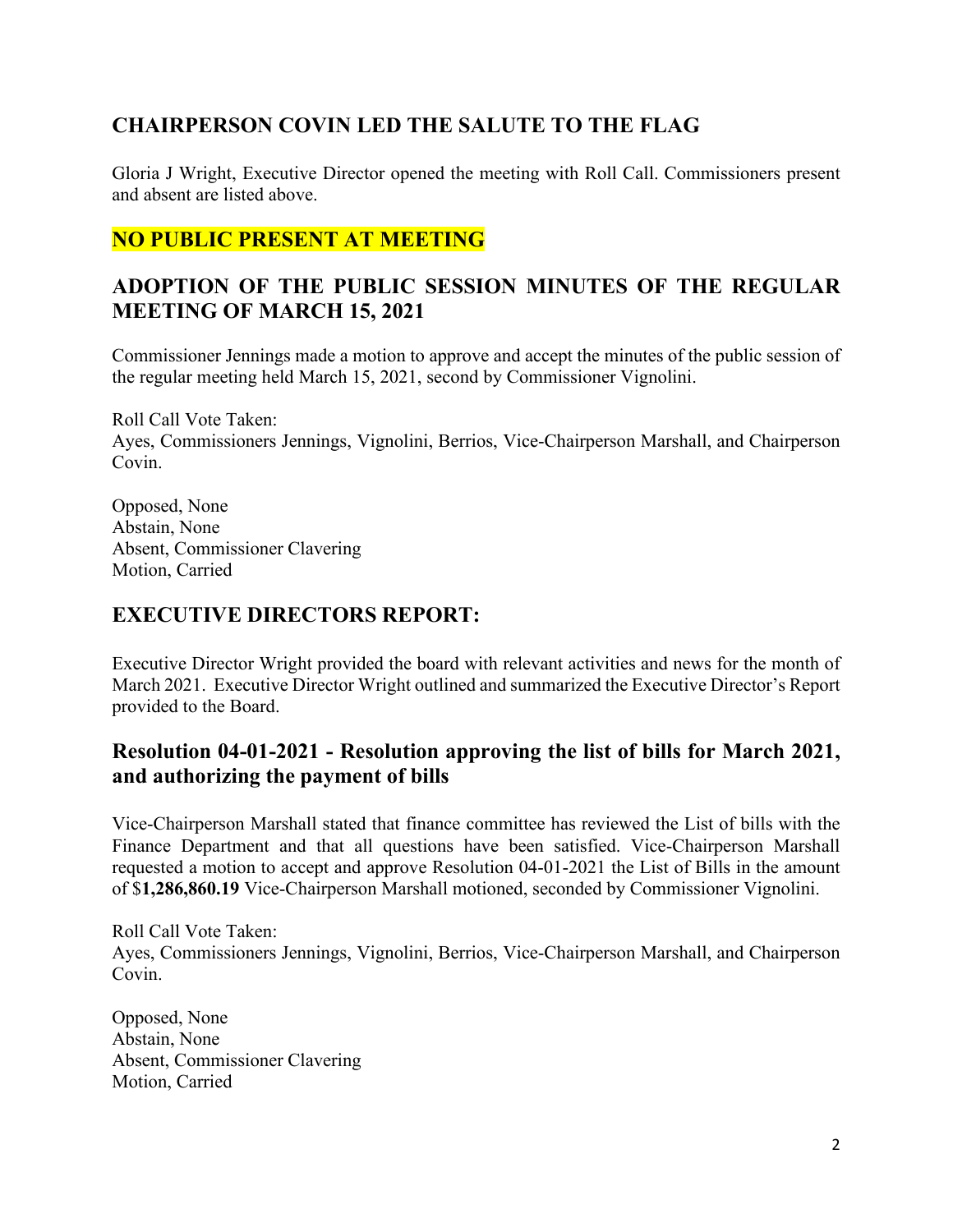### **Resolution 04-02-2021 - Resolution approving the transaction, amending the LBHA Personnel Policies and Procedures Manual, amending resolutions 04-08- 2019, 07-04-2019 and 09-06-2020**

Commissioner Jennings made a motion to approve and accept Resolution 04-02-2021, seconded by Commissioner Berrios.

Roll Call Vote Taken: Ayes, Commissioners Jennings, Vignolini, Berrios, Vice-Chairperson Marshall, and Chairperson Covin.

Opposed, None Abstain, None Absent, Commissioner Clavering Motion, Carried

#### **Resolution 04-03-2021 - Resolution rejecting all bids for Unarmed Security Services with authorization to re-bid with a substantial revision to the scope of work**

Vice-Chairperson Marshall made a motion to approve and accept Resolution 04-03-2021, seconded by Commissioner Jennings.

Roll Call Vote Taken: Ayes, Commissioners Jennings, Vignolini, Berrios, Vice-Chairperson Marshall, and Chairperson Covin.

Opposed, None Abstain, None Absent, Commissioner Clavering Motion, Carried

#### **Resolution 04-04-2021 approving the transaction and authorizing an expenditure of non-federal funds in an amount not to exceed \$1,500 to support the Long Branch Youth Football & Cheer**

Commissioner Vignolini made a motion to approve and accept Resolution 04-04-2021, seconded by Commissioner Berrios.

Roll Call Vote Taken: Ayes, Commissioners Jennings, Vignolini, Berrios, Vice-Chairperson Marshall, and Chairperson Covin.